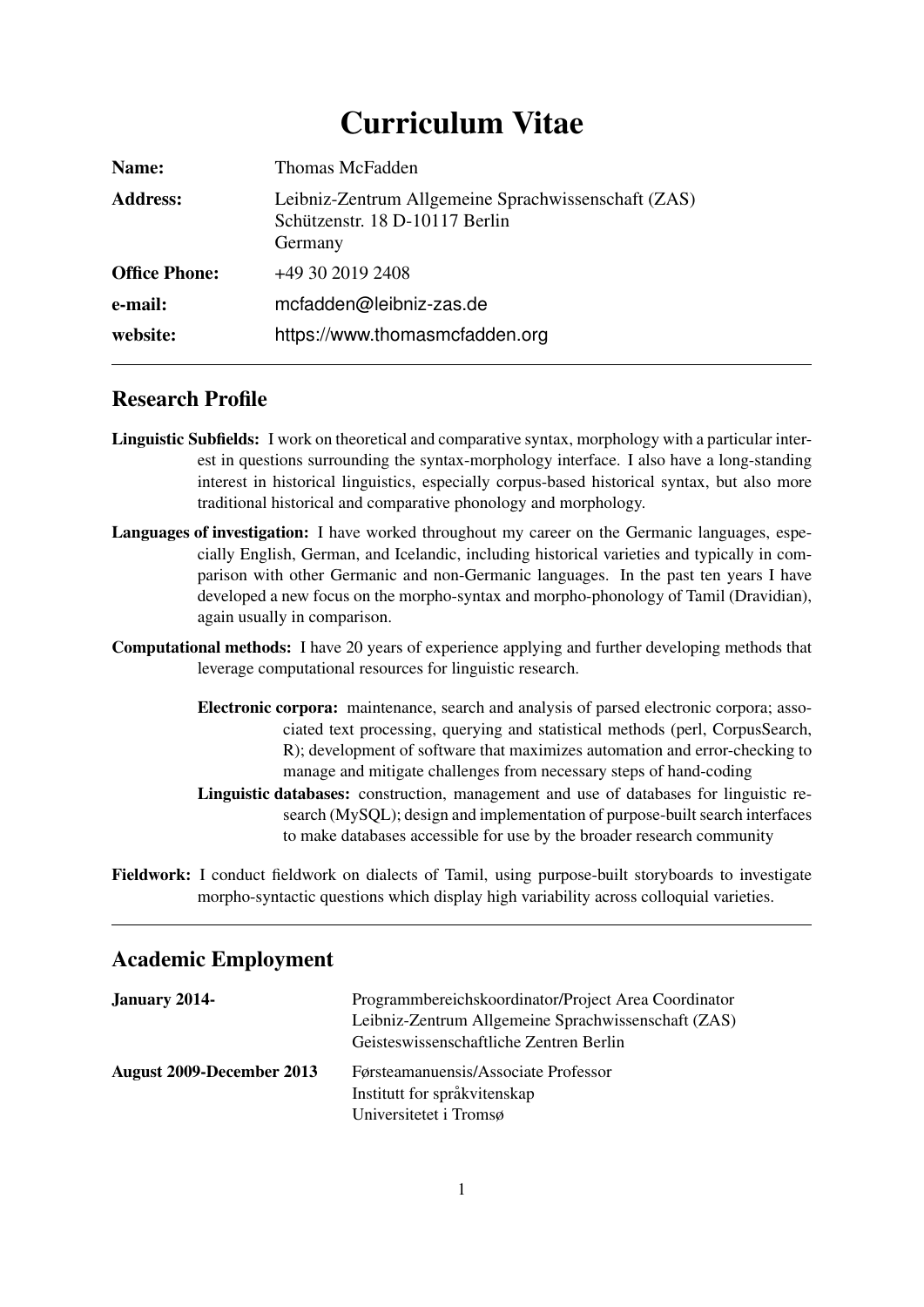| <b>August 2007-July 2009</b> | Wissenschaftlicher Mitarbeiter/Assistant Professor<br>Institut für Linguistik: Anglistik<br>Universität Stuttgart                                          |
|------------------------------|------------------------------------------------------------------------------------------------------------------------------------------------------------|
| <b>June 2004-June 2007</b>   | Post-doctoral researcher<br>DFG Project "Basis and boundaries of unaccusativity"<br>Primary investigator: Prof. Artemis Alexiadou<br>Universität Stuttgart |
| 1999-2001, 2003-04           | <b>Research Assistant</b><br>Etymologisches Wörterbuch des Althochdeutschen<br>Primary investigator: Prof. Albert Lloyd<br>University of Pennsylvania      |

# Education

# Degree Programs

| 1998-2004                            | University of Pennsylvania, Philadelphia, PA<br>PhD. in Linguistics (May 2004)<br>Dissertation: "The position of morphological case in the derivation:<br>a study on the syntax-morphology interface"<br>Advisor: Prof. Anthony Kroch |
|--------------------------------------|---------------------------------------------------------------------------------------------------------------------------------------------------------------------------------------------------------------------------------------|
| 1993-97                              | St. Lawrence University, Canton, NY<br>B.A. in German Language and Literature, May 1997<br>Magna Cum Laude                                                                                                                            |
| <b>Study Abroad</b>                  |                                                                                                                                                                                                                                       |
| 1997-98                              | Ludwig-Maximilians Universität, Munich, Germany<br><b>Fulbright Fellowship</b><br>Linguistics, Bavarian dialectology                                                                                                                  |
| 1995-96                              | Karl-Franzens Universität, Graz, Austria<br><b>International Student Exchange Program</b><br>Linguistics, German literature.                                                                                                          |
| <b>Linguistics Summer Institutes</b> |                                                                                                                                                                                                                                       |
| 2002                                 | DGfS/LSA Summer School<br>Heinrich Heine Universität, Düsseldorf, Germany                                                                                                                                                             |
| 2001                                 | <b>LSA Summer Institute</b><br>UCSB, Santa Barbara, CA                                                                                                                                                                                |
| 2000                                 | Girona International Summer School in Linguistics (GLOW)<br>Universitat de Girona, Spain                                                                                                                                              |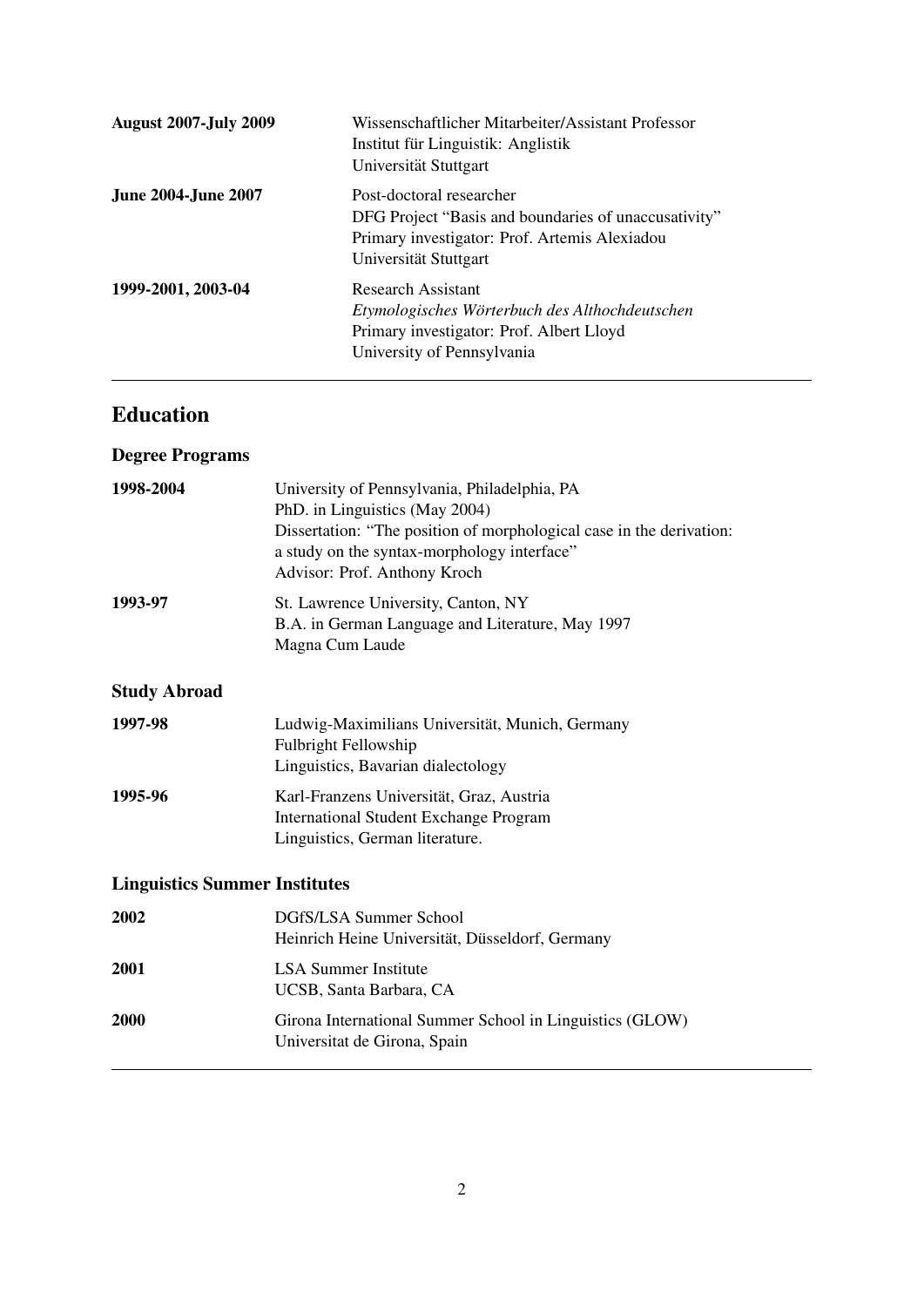# **Grants**

| 2020 | Co-PI (other members: Hedde Zeijlstra and Sandhya Sundaresan in Göttingen and Rob<br>Truswell in Edinburgh) of "Locality and the argument/adjunct distinction: Structure-<br>building vs. structure-enrichment". Projected funding phase January 2021 – December<br>2023. Total funding approved for portion at ZAS, Berlin: 194,225 EUR (with compa-<br>rable amounts in Göttingen and Edinburgh).                                 |
|------|-------------------------------------------------------------------------------------------------------------------------------------------------------------------------------------------------------------------------------------------------------------------------------------------------------------------------------------------------------------------------------------------------------------------------------------|
| 2019 | Co-applicant (with 28 others) for SFB/CRC 1412 "Register: Language Users' Knowl-<br>edge of Situational-Functional Variation" at Humboldt University, Berlin and Leibniz-<br>Zentrum Allgemeine Sprachwissenschaft, encompassing 15 interrelated scientific sub-<br>projects and 3 support sub-projects, funded by the DFG, first funding phase: January<br>1st, 2020 – December 31st, 2023. Total funding approved: 7,970,800 EUR. |
| 2019 | Co-PI (with Artemis Alexiadou) of "Register and the development of periphrasis in<br>the history of English", sub-project B01 of the SFB/CRC 1412 listed above. The sub-<br>project funds two PhD positions. First funding phase: January 1st, 2020 – December<br>31st, 2023. Total funding approved: 356,000 EUR.                                                                                                                  |

# Publications and Presentations

### Monograph

### Journal articles

| 2018 | (with Sandhya Sundaresan). Reducing pro and PRO to a single source. The Linguistic<br>Review 35:463-518.                                                                                   |
|------|--------------------------------------------------------------------------------------------------------------------------------------------------------------------------------------------|
| 2018 | *ABA in stem-allomorphy and the emptiness of the nominative. Glossa: A Journal of<br>General Linguistics 3(1), 8.                                                                          |
| 2018 | (with Sandhya Sundaresan). What the EPP and COMP-trace effects have in common:<br>Constraining silent elements at the edge. <i>Glossa: A Journal of General Linguistics</i> ,<br>3(1), 43. |
| 2017 | On the disappearance of the BE perfect in Late Modern English. Acta Linguistica<br>Hafniensia 49:159-175.                                                                                  |
| 2014 | On subject reference and the cartography of clause types: A commentary on the paper<br>by Biswas. Natural Language and Linguistic Theory 32:115–136.                                       |
| 2014 | (with Sandhya Sundaresan). Finiteness in South Asian languages: an introduction.<br>Natural Language and Linguistic Theory 32:1–28.                                                        |
| 2010 | (with Artemis Alexiadou). Perfects, resultatives and auxiliaries in Earlier English. Lin-<br><i>guistic Inquiry</i> 41.3:389–425.                                                          |
| 2009 | (with Sandhya Sundaresan). DP distribution and finiteness in Tamil and other lan-<br>guages: selection vs. Case. Journal of South Asian Linguistics 2:5–34.                                |
| 2009 | On the pronominal origins of the Germanic strong adjective inflection. Münchener<br>Studien zur Sprachwissenschaft 63:53-82.                                                               |

Under contract *Studying Syntactic Change*. Cambridge University Press, to appear in the series *Key Topics in Syntax*.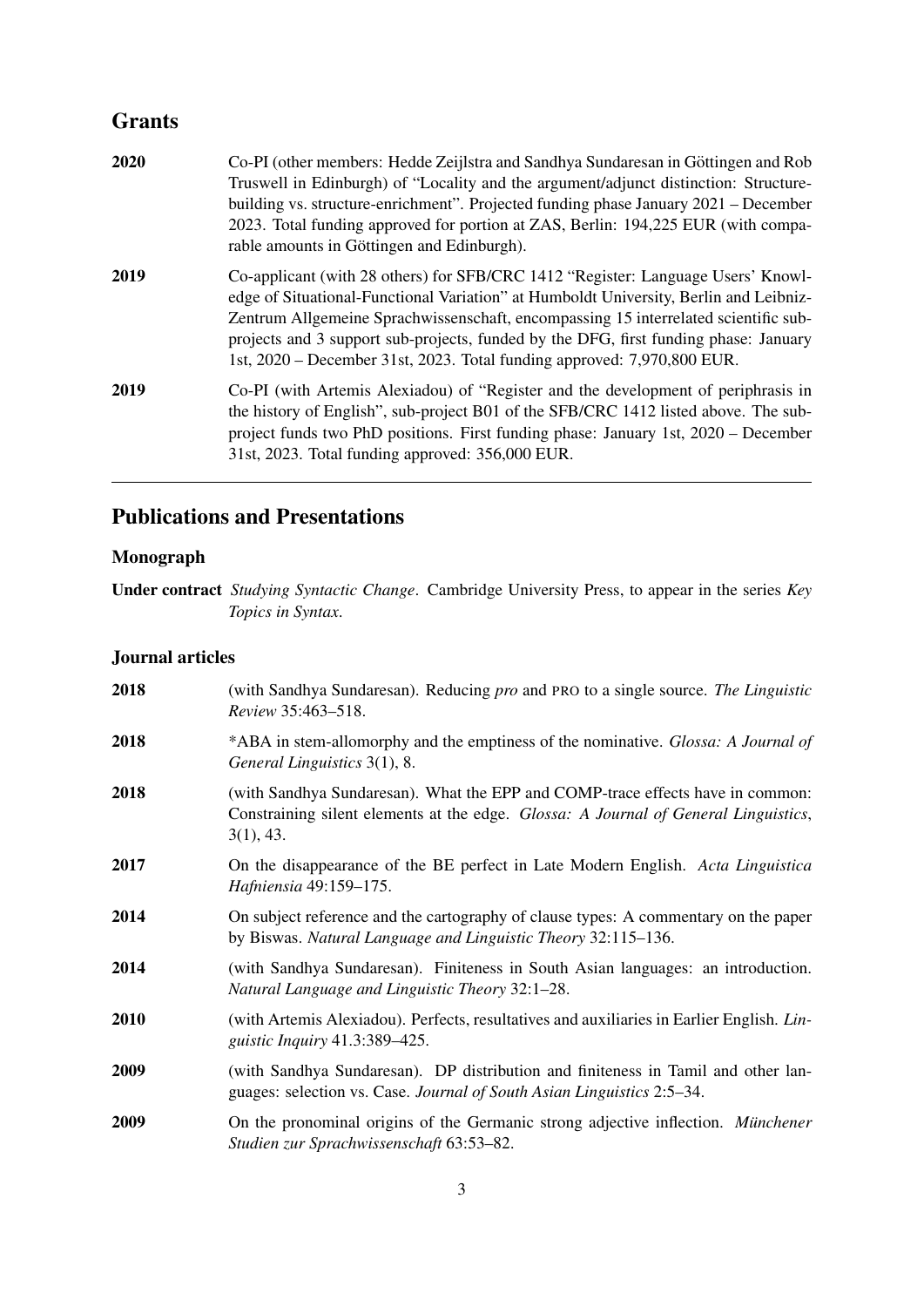| 2007 | Auxiliary Selection. <i>Language and Linguistics Compass</i> 1.6:674–708.                |
|------|------------------------------------------------------------------------------------------|
| 2005 | OV-VO in English and the role of case-marking in word order. <i>English Language and</i> |
|      | Linguistics $9.1:63-82$ .                                                                |

#### Book chapters

| <b>2020</b> | Case in Germanic. Cambridge Handbook of Germanic Linguistics, ed. Richard Page<br>and Michael Putnam. 282-312.                                                                                                                                                                                           |
|-------------|----------------------------------------------------------------------------------------------------------------------------------------------------------------------------------------------------------------------------------------------------------------------------------------------------------|
| <b>2020</b> | The morphosyntax of allocutive agreement in Tamil. Agree to agree, Katharina Hart-<br>mann, Johannes Mursell and Peter Smith eds., 391–424. Berlin: Language Science<br>Press.                                                                                                                           |
| 2017        | (with Sandhya Sundaresan). The articulated $\nu$ layer: evidence from Tamil. In Roberta<br>D'Alessandro, Irene Franco and Ángel Gallego, eds., The verbal domain, 153–178.<br>Oxford: OUP.                                                                                                               |
| 2014        | (with Antonio Fábregas and Martin Krämer). On the representation and selection of<br>exponents. Introduction to Special issue of Lingue e Linguaggio.                                                                                                                                                    |
| 2012        | For in English infinitives has nothing to do with Case. In Linguists of Tomorrow: Se-<br>lected Papers from the 1st Cyprus Postgraduate Conference in Theoretical and Applied<br>Linguistics, ed. K. Grohmann, A. Shelkovaya, and D. Zoumpalidis. Newcastle upon<br>Tyne: Cambridge Scholars Publishing. |
| 2009        | (with Artemis Alexiadou, Jorge Hankamer, Justin Nuger and Florian Schäfer). Intro-<br>duction to Advances in Comparative Germanic Syntax.                                                                                                                                                                |
| 2009        | Structural case, locality and cyclicity. In Explorations of Phase Theory: Features and<br>Arguments, ed. Kleanthes Grohmann. Berlin: Mouton de Gruyter.                                                                                                                                                  |
| 2006        | (with Artemis Alexiadou). Auxiliary selection and counterfactuality in the history of<br>English and Germanic. In Comparative studies in Germanic Syntax, ed. Jutta Hart-<br>mann and László Molnárfi. Amsterdam: John Benjamins.                                                                        |
| 2006        | German inherent datives and argument structure. In Datives and similar cases, ed.<br>Werner Abraham, Daniel Hole and André Meinuger. Amsterdam: John Benjamins.                                                                                                                                          |
| 2002        | The rise of the to-dative in Middle English. In Syntactic Effects of Morphological<br>Change, ed. David Lightfoot. Oxford: Oxford University Press.                                                                                                                                                      |

- 2017 (with Peter Meyer). Making 1:n explorable: a search interface for the ZAS database of clause-embedding predicates. *Proceedings of eLex 2017* 495–512.
- 2016 (with Sandhya Sundaresan). Failure to control is not a failure: it's *pro*. *Proceedings of NELS 46*.
- 2015 Preverbal *ge-* in Old and Middle English. *ZAS Papers in Linguistics* 58:15-48.
- 2007 Default case and the status of compound categories in Distributed Morphology. *Proceedings of the 30th annual Penn Linguistics Colloquium*.
- 2006 (with Artemis Alexiadou). Pieces of the *be* perfect in German and Older English. *Proceedings of the 25th West Coast Conference on Formal Linguistics*.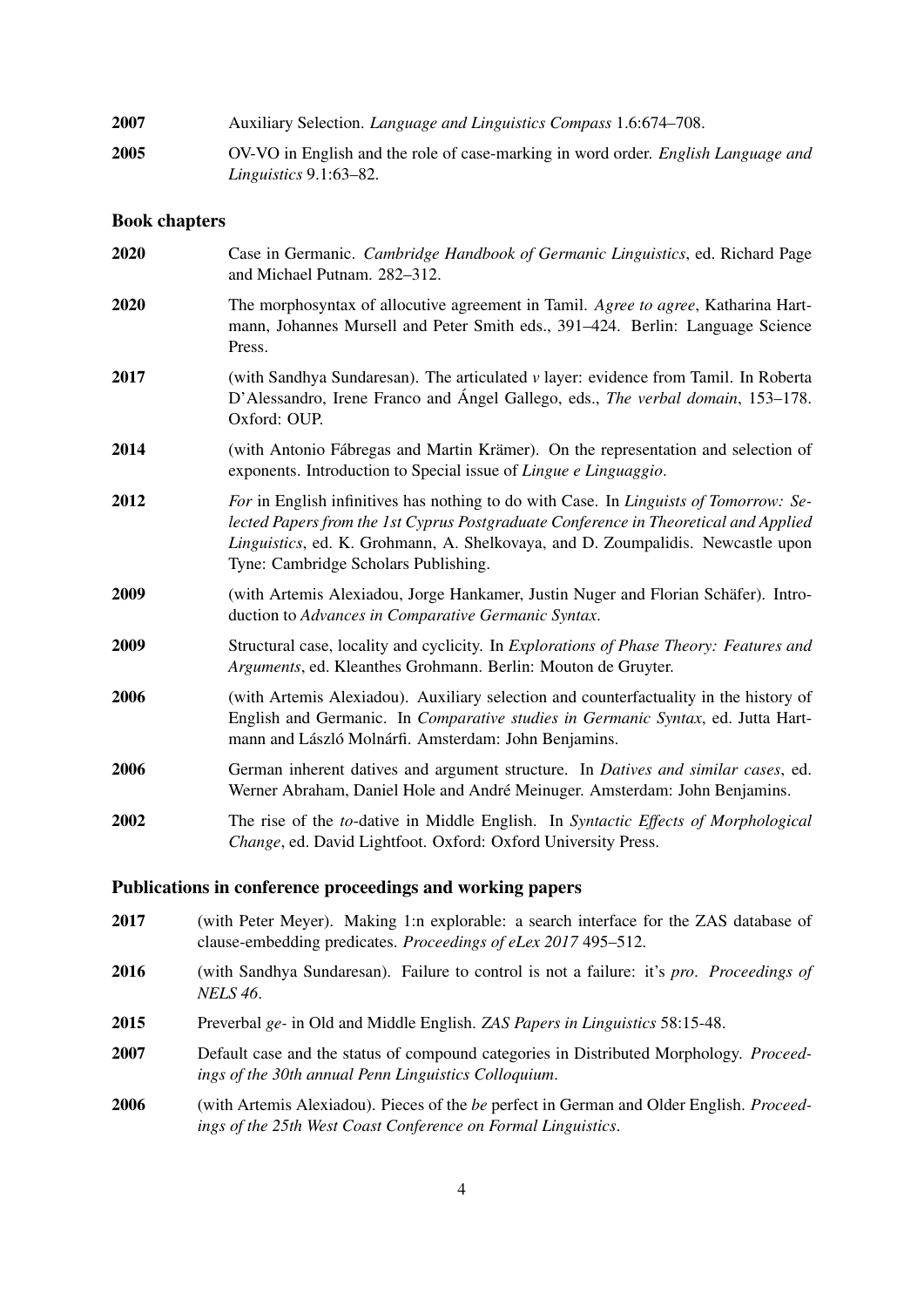| 2006 | (with Artemis Alexiadou). Counterfactuals and the loss of BE in the history of English.<br>Proceedings of the 29th annual Penn Linguistics Colloquium.     |
|------|------------------------------------------------------------------------------------------------------------------------------------------------------------|
| 2005 | (with Artemis Alexiadou). Counterfactuals and BE in the history of English. <i>Proceedings</i><br>of the 24th West Coast Conference on Formal Linguistics. |
| 2005 | The distribution of subjects in non-finite clauses: an account without Case. <i>Proceedings of</i><br>the 28th annual Penn Linguistics Colloquium.         |
| 2004 | On the pronominal inflection of the Germanic strong adjective. Proceedings of the 27th<br>annual Penn Linguistics Colloquium.                              |
| 2003 | Adventures in resolving redundancy: Case vs. the EPP. Proceedings of the 26th annual<br>Penn Linguistics Colloquium.                                       |
| 2003 | On morphological case and word-order freedom. Proceedings of the 29th Meeting of the<br><b>Berkeley Linguistics Society.</b>                               |
| 2002 | The Morphosyntax of Finno-Ugric Case-marking. Proceedings of the North East Linguistic<br>Society 32, CUNY and NYU.                                        |

#### Research tools and software

- 2018 Stiebels, Barbara, Thomas McFadden, Kerstin Schwabe, Torgrim Solstad, Elisa Kellner, Livia Sommer and Katarzyna Stoltmann. *ZAS Database of Clause-Embedding Predicates*, release 1.0 in: OWID<sup>plus</sup>, hg. v. Institut für Deutsche Sprache, Mannheim, http:// owid.de/plus/zasembed
- 2005 McFadden, Thomas. CsPTools v0.3.1. A perl module and package of command line tools for working with and analyzing files output by the CorpusSearch program.

#### Edited volumes

- 2014 (with Sandhya Sundaresan and Gillian Ramchand) Special "Topic. . . comment" issue on Finiteness in South Asian Languages, *Natural Language and Linguistic Theory* 32.
- 2014 (with Antonio Fábregas and Martin Krämer) Special issue of *Lingue e Linguaggio* on the Selection and Representation of Exponents.
- 2009 *Advances in Comparative Germanic Syntax*, ed. Artemis Alexiadou, Jorge Hankamer, Thomas McFadden, Justin Nuger and Florian Schafer. Amsterdam: John Benjamins. ¨

#### Invited talks

2019 (with Sandhya Sundaresan). Deriving Selective Opacity for Aduncts vs. Complements via Path-based Locality. Universität Wien, 9th December.

> (with Sandhya Sundaresan). Deriving Selective Opacity for Aduncts vs. Complements via Path-based Locality. University College London, 6th December.

> (with Sandhya Sundaresan). Deriving Selective Opacity via Path-based Locality. University of Cambridge, 22nd November.

> (with Sandhya Sundaresan). Deriving Selective Opacity via Path-based Locality. University of Edinburgh, meaning and grammar seminar, 19th November.

> Allocutive marking and the theory of agreement. University of Cambridge SyntaxLab, 5th November.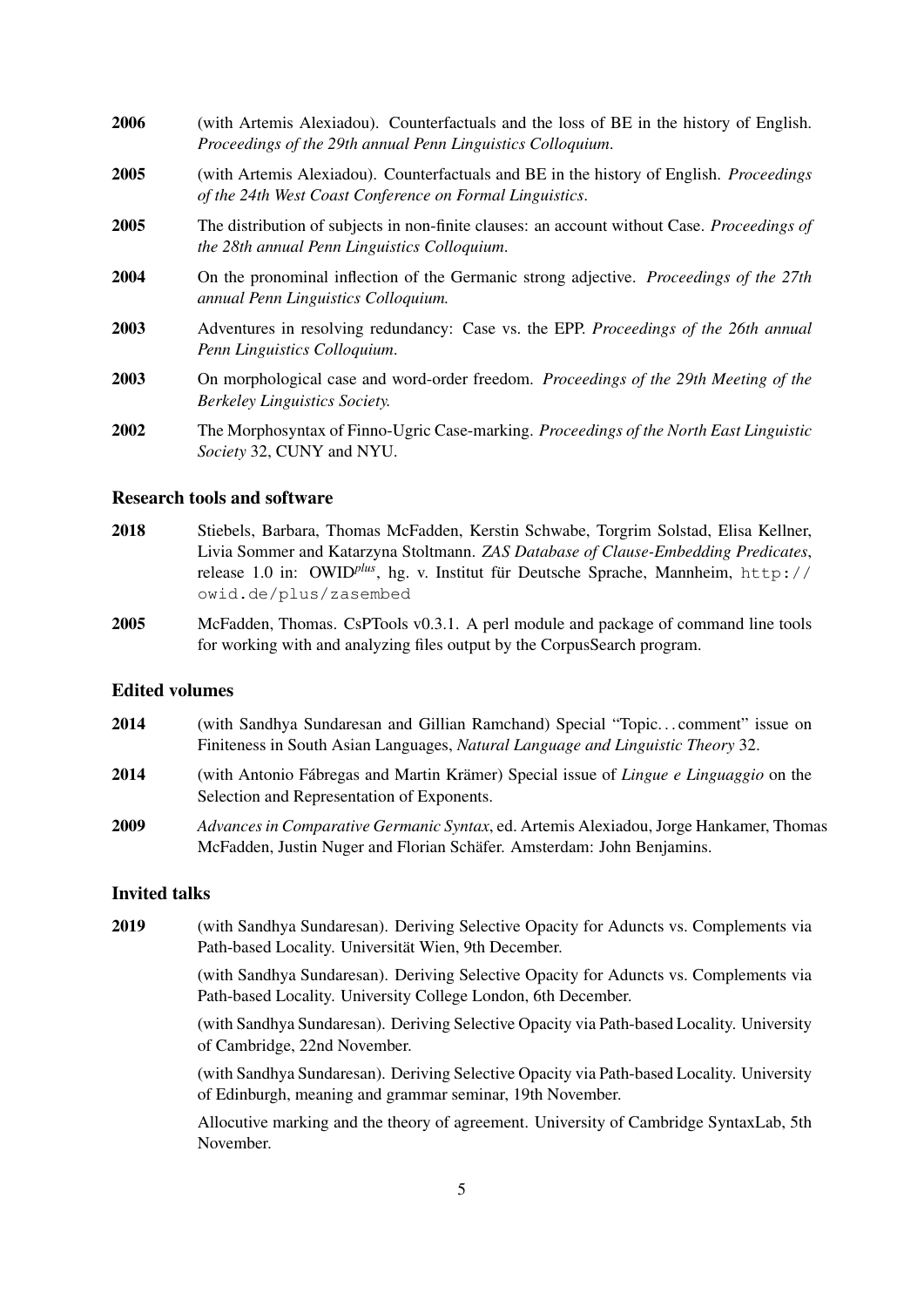|      | (with Sandhya Sundaresan). A single source for PRO and pro. Georgetown University, 28th<br>March.                                                                                                                                  |
|------|------------------------------------------------------------------------------------------------------------------------------------------------------------------------------------------------------------------------------------|
|      | (with Sandhya Sundaresan). The EPP, COMP-trace, and prosodic restrictions on silent<br>edges. University of Maryland, 26th March.                                                                                                  |
| 2017 | The diachrony of impoverished case in English. Workshop on Case-impoverished Ger-<br>manic, Lund, 5-6 October.                                                                                                                     |
| 2016 | On the disappearance of the BE perfect in Late Modern English. AUX-symposium, Copen-<br>hagen, June 9th.                                                                                                                           |
| 2015 | Capturing the structural/inherent distinction with a synthesis of competing theories of case.<br>Colloquium, Universität Göttingen, June 17th.                                                                                     |
|      | (with Sandhya Sundaresan) The EPP: prosodically motivated, syntactically implemented.<br>Kolloquium Grammatiktheorie, Universität Leipzig, January 30th.                                                                           |
|      | The structural/inherent divide and the challenge from intermediate cases. Workshop on<br>Case and $\phi$ -features, University of Cambridge, January 26th.                                                                         |
| 2014 | Stitching phases together: Domains and edges as modules and interfaces. Universität<br>Leipzig, December 19th.                                                                                                                     |
|      | Preverbal ge- in Old and Middle English. Universität Hamburg, November 25th.                                                                                                                                                       |
|      | Stitching phases together: Domains and edges as modules and interfaces. Syntax seminar,<br>Rijksuniversiteit Groningen, May 1st.                                                                                                   |
|      | 3-day seminar on corpus research, Utrecht, April 28th-30th                                                                                                                                                                         |
|      | Stitching phases together: Domains and edges as modules and interfaces. UiL OTS Syntax-<br>Interface Lectures, Utrecht, April 28th.                                                                                                |
|      | Oblique case has structure, structural case does not. Palacky University of Olomouc, Feb.<br>24th.                                                                                                                                 |
| 2013 | The differential clause-size hypothesis. Presented at UMass Amherst.                                                                                                                                                               |
| 2012 | The interplay of auxiliaries and participial structures in Old English. Presented at the Work-<br>shop on Auxiliary Selection: Gradience and Gradualness, University of Freiburg.                                                  |
|      | (with Sandhya Sundaresan) Nominative case, finiteness and subject (in)dependence. Pre-<br>sented at the Morphology Reading Group, UCSC.                                                                                            |
|      | Nominative case: agreement or default? Presented at the Syntax and Morphology Circle,<br>Stanford University.                                                                                                                      |
| 2011 | (with Sandhya Sundaresan) Breaking finiteness down: The syntax, semantics, and mor-<br>phology of phrasal dependency. Presented at the Center for Sociolingvistiske Sprogforan-<br>dringsstudier (DGCSS), Copenhagen, October 3rd. |
|      | How can we identify arguments for and against syntactic case? Presented at the Workshop<br>on Case, Lund University, September 29th.                                                                                               |
|      | The Old English distribution and subsequent loss of preverbal $ge$ . Presented at the 13th<br>Diachronic Generative Syntax Conference (DiGS), Philadelphia.                                                                        |
| 2010 | Why some things in diachronic syntax can only be studied with corpora. Talk given at the<br>Syntax Circle, Amsterdam.                                                                                                              |
|      | Mapping out the Syntax-Morphology Interface: How Can We Figure out When Case-<br>Assignment Happens? Presented at GACL 4, University of Cyprus.                                                                                    |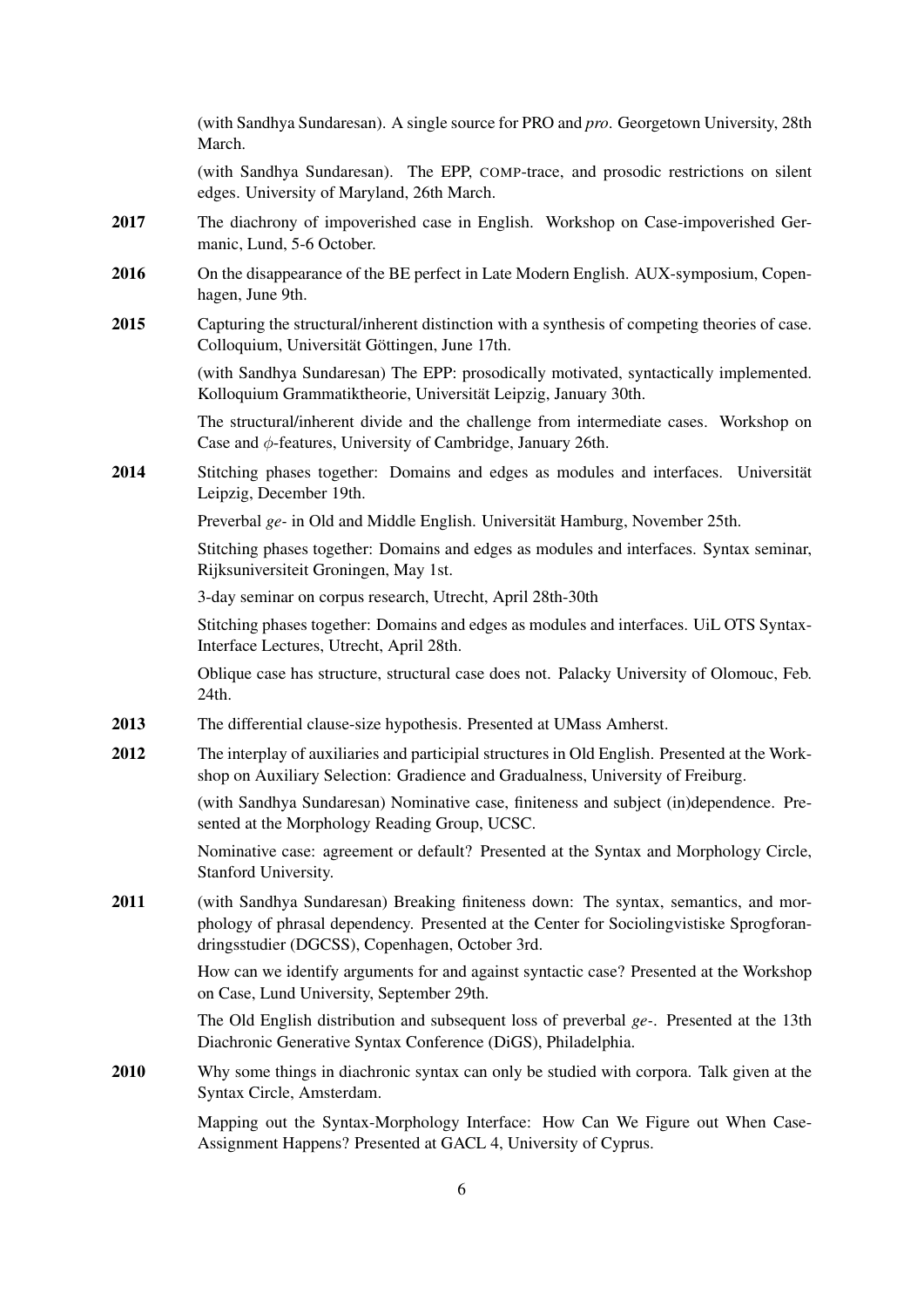|             | The distribution of for in English infinitives has nothing to do with Case. Presented at The<br>1st International Postgraduate Conference in Linguistics at the University of Cyprus (LoT). |
|-------------|---------------------------------------------------------------------------------------------------------------------------------------------------------------------------------------------|
|             | (with Sandhya Sundaresan). A selection-hypothesis for DPs: evidence from overt infinitival<br>subjects. Presented in Anna Szabolcsi's graduate seminar "Seminar in Semantics", NYU.         |
|             | (with Sandhya Sundaresan). What syncretism and allomorphy can tell us about syntax-<br>morphology mapping. Presented at the Morphology group, NYU.                                          |
| 2009        | On the definition of case categories: syncretism meets syntax. Universitetet i Tromsø.                                                                                                      |
|             | (with Sandhya Sundaresan). DP distribution and control: selection instead of Case. Pre-<br>sented at EFL University, Hyderabad.                                                             |
|             | (with Sandhya Sundaresan). Structure, sound, meaning, and context: linguistics and its<br>interfaces within a Minimalist framework. Centre for Contemporary Theory, Vadodara.               |
| <b>2008</b> | The definition of case categories: morpho-phonology meets morpho-syntax. Job talk at<br>Wayne State University, Detroit.                                                                    |
|             | DPs aren't licensed, they're selected (or not). Job talk at MIT, Cambridge.                                                                                                                 |
|             | Against abstract Case. Job talk at Brandeis University, Waltham.                                                                                                                            |
| 2006        | Inherent case and argument structure in German datives. Job talk at Montclair State Uni-<br>versity, Montclair.                                                                             |
|             | Morphological case and Germanic syntax: a historical and comparative survey. Job talk at<br>Yale University, New Haven.                                                                     |
| 2004        | The distribution of subjects in embedded clauses: an account without Case. Presented in<br>the Guest Lecture Series of the Graduiertenkolleg, University of Stuttgart.                      |
|             |                                                                                                                                                                                             |

#### Unpublished conference presentations

2020 (with Sandhya Sundaresan). Unifying species of C-agreement. NELS 51, UQAM.

(with Sandhya Sundaresan and Hedde Zeijlstra). Adjunct islands and the interplay of theoretical and empirical factors in refining universal claims. 42. DGfS-Jahrestagung, Hamburg.

- 2019 (with Sandhya Sundaresan and Hedde Zeijlstra). Deriving selective opacity in adjuncts. GLOW 42, Oslo.
- 2018 A synthesis for the structural/inherent case distinction and its comparative and diachronic consequences. PlaCiG – On the place of case in grammar, Rethymno.

(with Sandhya Sundaresan). Unorthodox C-Domain Agreements: Complementizer Agreement vs. Allocutive Agreement. CGSW 33, Göttingen.

Agreement dependencies with the left periphery: Tamil allocutive agreement. LinG1 Agreement and Anaphoricity, Göttingen.

(with Kerstin Schwabe). Knowledge in seconds: the ZAS-Database of clause-embedding predicates. Ars Grammatica, IDS Mannheim.

Pronominal competition involves realization and interpretation, not licensing. Pronouns in Competition, UCSC.

Tamil allocutive agreement and the syntax of the SpeechAct Phrase. GLOW 41, Budapest.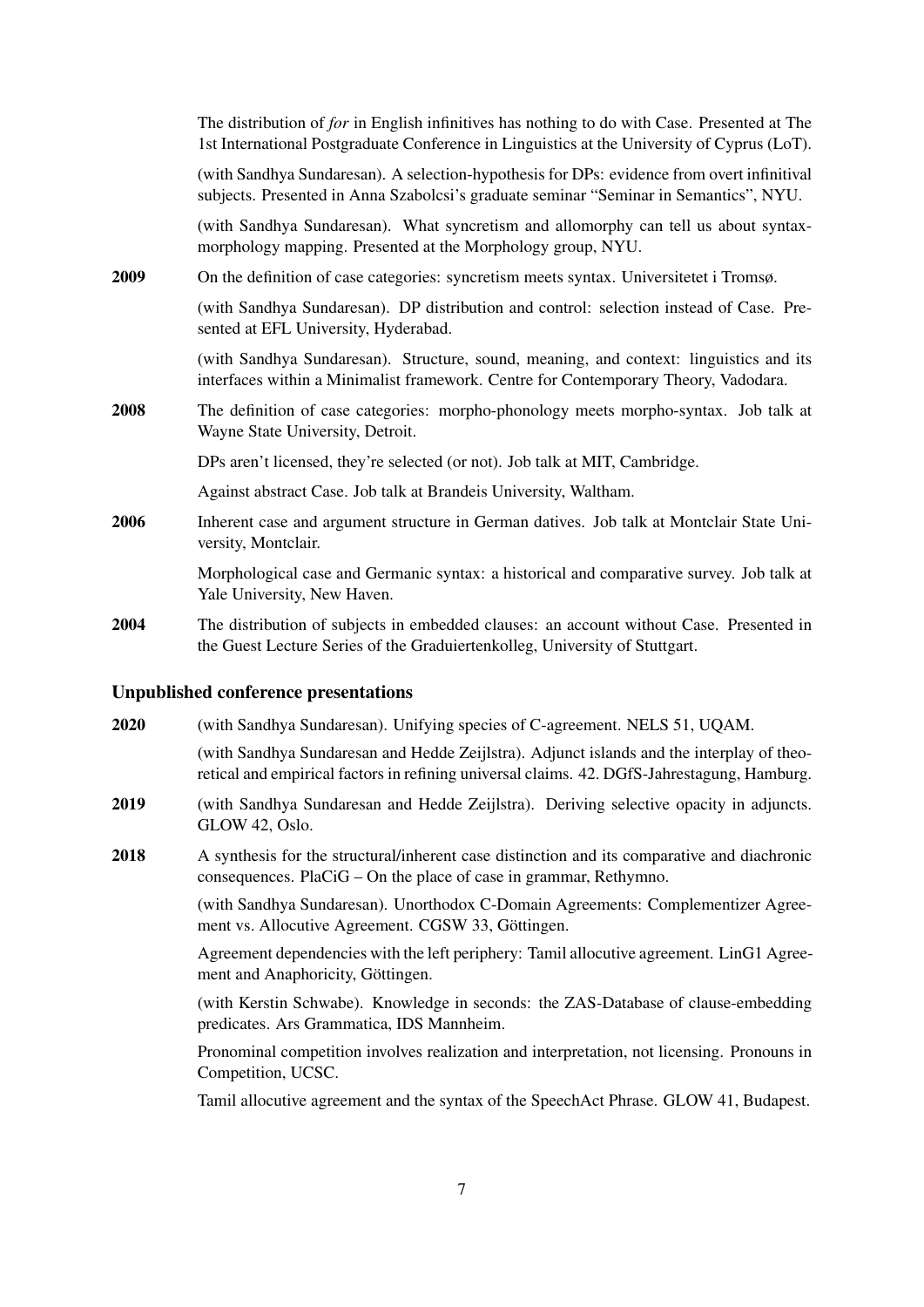| Tamil allocutive agreement, unexpected number marking, and the determination of person.<br>BCGL 10: The morphology and semantics of person and number.                                        |
|-----------------------------------------------------------------------------------------------------------------------------------------------------------------------------------------------|
| Stative-resultative participial structures and the loss of the BE perfect in English. 19th<br>Diachronic Generative Syntax Conference (DiGS), Stellenbosch.                                   |
| A semantics-morphology mismatch in Tamil allocutive agreement. The Semantics of African,<br>Asian and Austronesian Languages (TripleA 4), Göteborg.                                           |
| The Late Modern English BE perfect, lexical restrictions and participial structures. 31st<br>Comparative Germanic Syntax Workshop, Stellenbosch.                                              |
| Phase Stitching. Generative Grammatik des Südens. Universität Leipzig.                                                                                                                        |
| *ABA in stem-allomorphy and the emptiness of the nominative. SinFonIJA 9, University<br>of Brno.                                                                                              |
| Following the development of the BE perfect into Late Modern English. Symposium on the<br>History of English Syntax 2016, University of Edinburgh.                                            |
| (with Sandhya Sundaresan). Obligatory Control is fallible: failure of OC PRO yields pro.<br>GLOW 39, Göttingen.                                                                               |
| (with Sandhya Sundaresan). Subject alternations in non-finite clauses and OC PRO vs. pro.<br>NonFinite Subjects 2016, Université de Nantes.                                                   |
| (with Sandhya Sundaresan). A unified treatment of two silent pronouns: pro vs. PRO. Work-<br>shop "Pronouns: morphosyntax, semantics and processing", Federal University of Bahia,<br>Brazil. |
| Transparenz und Abhängigkeit in eingebetteten Sätzen. Worksop "Nebensatzphänomene –<br>aktuelle Kontroversen und Herausforderungen", University of Tübingen.                                  |
| (with Sandhya Sundaresan) Failure to control is not a failure: it's pro. NELS 46, Concordia<br>University, Montréal.                                                                          |
| (with Tonjes Veenstra and Torgrim Solstad) Finiteness in Complement Clauses. Tagung<br>Komplementsätze, IDS Mannheim.                                                                         |
| Deducing the structural/inherent/quirky case distinction from competing theories of case.<br>Presented at the 29th Comparative Germanic Syntax Workshop, University of York.                  |
| Noun stem alternations, the structure of case and the locality of allomorphy. LAGB annual<br>meeting, Oxford.                                                                                 |
| Nominative stem-allomorphy and the structure of case. Olinco 2014, Palacky University of<br>Olomouc.                                                                                          |
| (with Sandhya Sundaresan) In support of an articulated event layer. Olinco 2014, Palacky<br>University of Olomouc.                                                                            |
| What the history of the perfect can tell us about the decline of Old English preverbal $ge$ .<br>Symposium on the History of English Syntax 2014, University of Manchester.                   |
| Why nominative is special: stem allomorphy and case structures. GLOW 37, Brussels.                                                                                                            |
| (with Sandhya Sundaresan) In support of an articulated event layer. GLOW 37, Brussels.                                                                                                        |
|                                                                                                                                                                                               |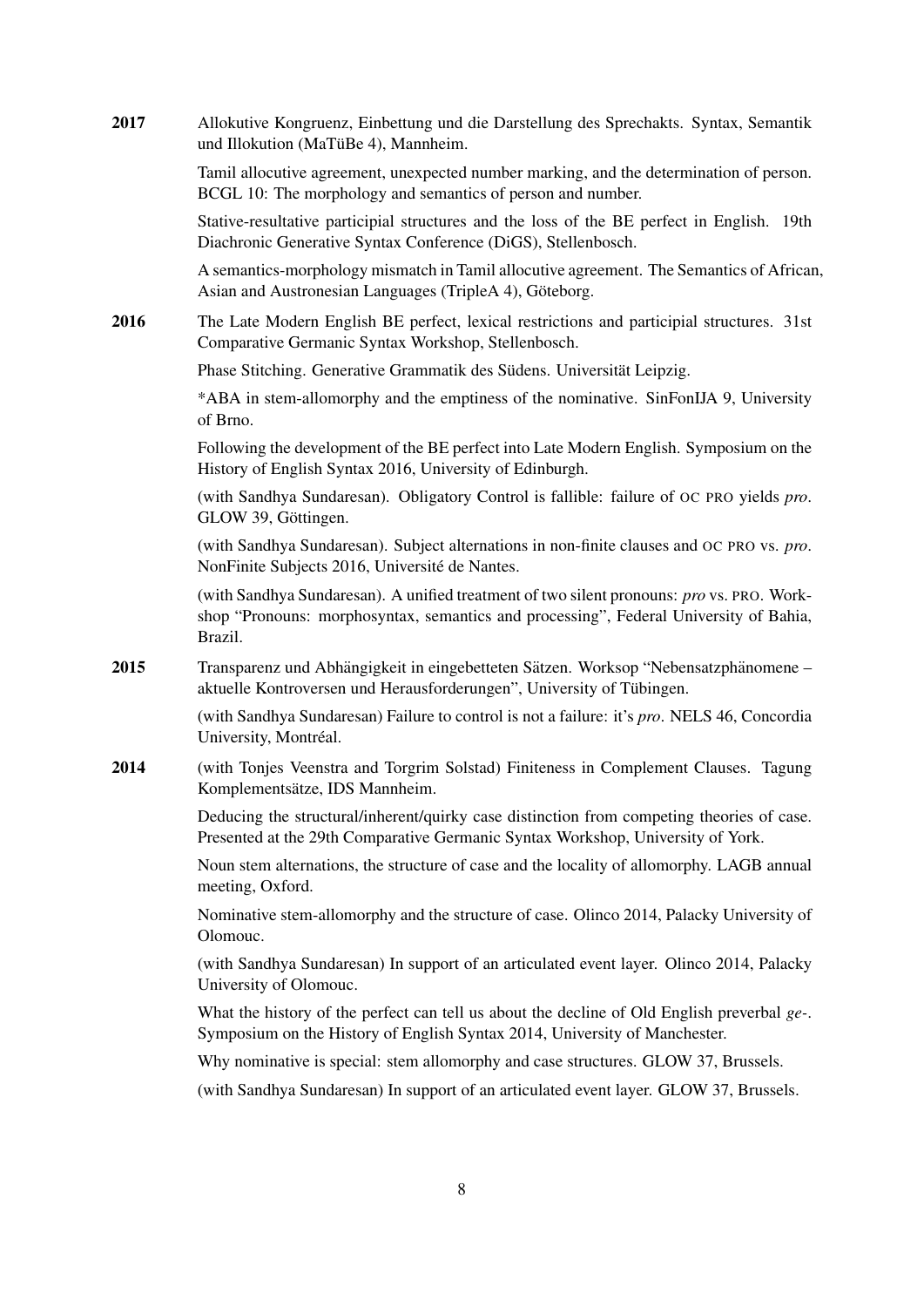| 2013 | Resultativity and the development of Germanic preverbal ge- from Old to Middle English.<br>Presented at the 28th Comparative Germanic Syntax Workshop, Leipzig.                                                   |
|------|-------------------------------------------------------------------------------------------------------------------------------------------------------------------------------------------------------------------|
|      | The nominative stem-allomorphy generalization and the structure of case categories. Ac-<br>cepted for presentation at American International Morphology Meeting 2, San Diego.                                     |
|      | Resultativity and the decline of preverbal ge- from Old to Middle English. Accepted for<br>presentation at the 5th Conference on Quantitative Investigations in Theoretical Linguistics,<br>Leuven.               |
|      | Resultativity and the decline of preverbal ge- from Old to Middle English. Accepted for<br>presentation at the 15th Diachronic Generative Syntax Conference (DiGS), Ottawa.                                       |
|      | Why is it the nominative forms that have irregular bases? Presented at the 'Workshop on<br>Morphosyntax', Universität Stuttgart.                                                                                  |
| 2012 | Deriving the distinction between structural and inherent case. Presented at the 'Workshop<br>on Case' at the Annual meeting of the Linguistic Association of Great Britain, Manchester.                           |
|      | The syntax of preverbal $ge-$ in Old English. Presented at the workshop "Prefix Verbs: The<br>Impact of Preposition-like Elements on the Syntax and Semantics of Verbs", Stuttgart.                               |
|      | A corpus investigation of the syntax and semantics of Old English preverbal $ge$ -. Presented<br>at the workshop Exploring Ancient Languages through Corpora, Oslo.                                               |
|      | More on the syntax and semantics of Old English $ge$ -. Presented at the 10th Symposium on<br>the History of English Syntax, Newcastle.                                                                           |
| 2010 | (with Sandhya Sundaresan). Nominative case is independent of finiteness and agreement.<br>Presented at "BCGL 5: Case at the interfaces", Brussels.                                                                |
|      | Prosody, cartography and the distribution of overt complementizers in English. Presented<br>at "What's in a word? Exploring communication between syntax and phonology", Tromsø.                                  |
|      | The distribution of for in English infinitives: Case vs. cartography. Presented at GLOW-in-<br>Asia VIII, Beijing.                                                                                                |
| 2009 | (with Sandhya Sundaresan). Selection vs. Case: DP distribution and control in Tamil and<br>other languages. Presented at Generative Grammatik des Südens, Leipzig.                                                |
|      | (with Sandhya Sundaresan). DPs are selected, not licensed: evidence from Tamil and<br>other languages. Presented at the Roots conference, Special Syntax Workshop, Universität<br>Stuttgart.                      |
| 2008 | Handling subjects without Case. Presented at the 2008 Annual Meeting of the Lingustic<br>Society of America, Chicago.                                                                                             |
|      | Constraining the use of composite case categories. Presented at Workshop on Theoretical<br>Morphology 4, Großbothen/Universität Leipzig.                                                                          |
|      | Overt subjects of infinitives and <i>for-to</i> in the history of English. Presented at the 10th<br>Diachronic Generative Syntax Conference (DiGS), Cornell University.                                           |
|      | (with Sandhya Sundaresan). Nominative subjects in Tamil non-finite clauses. Presented at<br>the South Asia Language Analysis Round Table meeting, University of Wisconsin-Madison.                                |
| 2007 | Case and the subjects of non-finite clauses. Presented at the Mini-Case-Workshop, Stuttgart.                                                                                                                      |
|      | Auxiliary "Selection" and Restrictions on Perfect Semantics: an Early English/Modern<br>Scandinavian Parallel? Presented at the 6th York-Newcastle-Holland Symposium on the<br>History of English Syntax, Leiden. |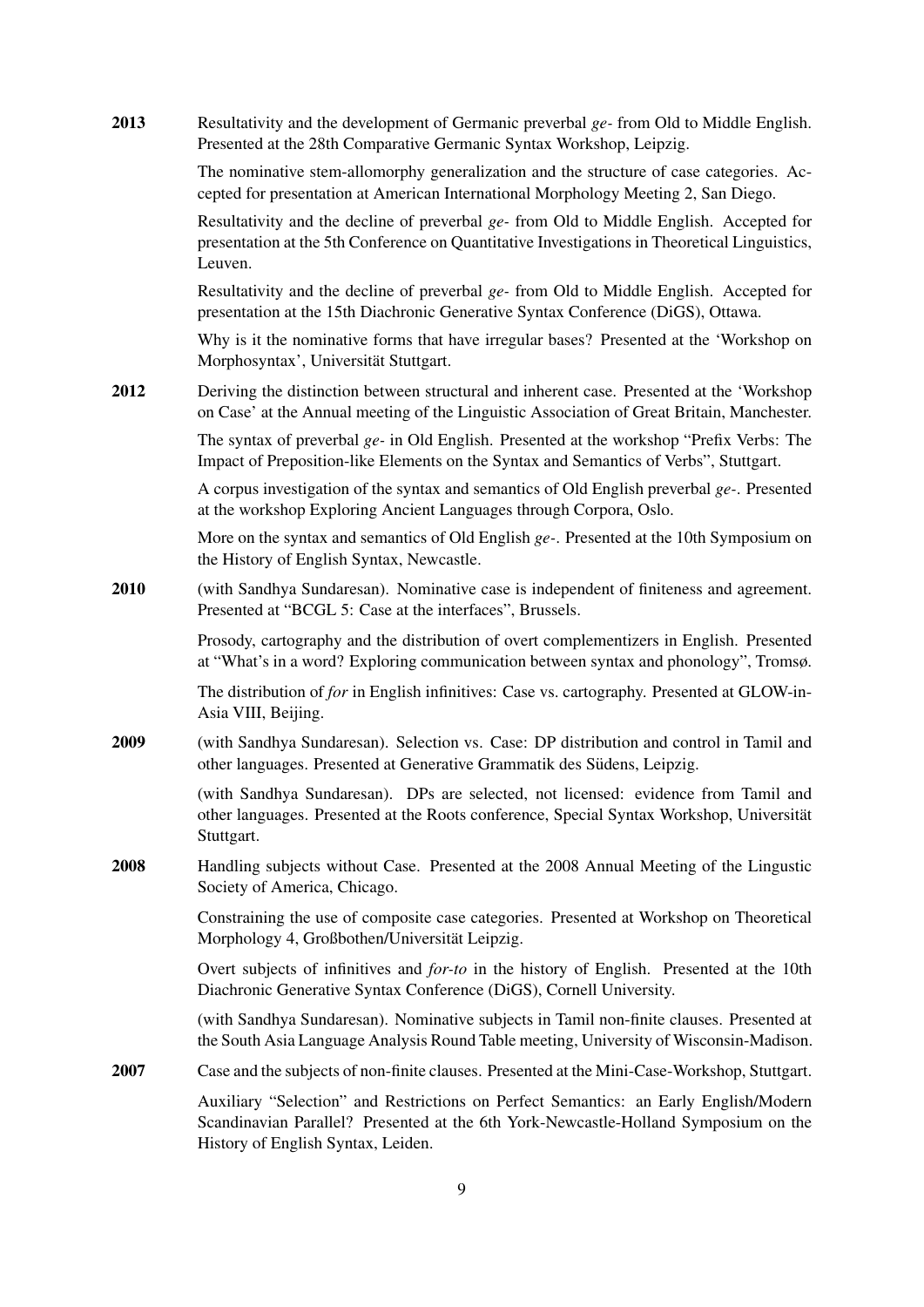|      | Locality and cyclicity in structural case-assignment. Presented at the 2007 Annual Meeting<br>of the Linguistic Society of America, Anaheim.                                                                                        |
|------|-------------------------------------------------------------------------------------------------------------------------------------------------------------------------------------------------------------------------------------|
| 2006 | (with Artemis Alexiadou). Structures of the <i>have</i> and <i>be</i> 'perfects' in the history of En-<br>glish. Presented at the 9th Diachronic Generative Syntax Conference (DiGS), University of<br>Trieste.                     |
|      | (with Artemis Alexiadou). Pieces of the perfect in German and older English. Presented at<br>the 21st Comparative Germanic Syntax Workshop, UC Santa Cruz.                                                                          |
|      | If be come had been a perfect, it might still be around. Presented at the 5th York-Newcastle-<br>Holland Symposium on the History of English Syntax, York.                                                                          |
| 2005 | The morphophonolgy and morphosyntax of case-assignment: underspecification and under-<br>determination. Presented in the workshop "Underspecification in morphology and syntax"<br>at the 27th annual meeting of the DGfS, Cologne. |
| 2004 | A structural view of inherent dative case in German. Presented in the workshop "Datives"<br>and similar cases" at the 26th annual meeting of the DGfS, Mainz.                                                                       |
| 2003 | On the pronominal inflection of the Germanic strong adjective. Presented at the 9th Ger-<br>manic Linguistics Annual Conference, the University at Buffalo.                                                                         |
|      | The underlying structures of German inherent Case. Presented at the Joint Meeting of the<br>Forum for Germanic Language Studies and the Society for Germanic Linguistics, London.                                                   |

# Teaching Experience

### Institut für Anglistik und Amerikanistik, Humboldt-Universität zu Berlin

| <b>Winter 2018-19</b> | <i>Introduction to Linguistics</i> (with Zorica Puškar) |
|-----------------------|---------------------------------------------------------|
| <b>Winter 2017-18</b> | <b>BA Seminar: Introduction to Syntax</b>               |

### Institut für deutsche Sprache und Linguistik, Humboldt-Universität zu Berlin

| <b>Winter 2016-17</b><br><b>Winter 2015-16</b><br><b>Winter 2014-15</b> | MA Seminar: Historische Morphologie der germanischen Sprachen<br>MA Seminar: Historische Syntax<br>Seminar: Historische Phonologie                                                                       |
|-------------------------------------------------------------------------|----------------------------------------------------------------------------------------------------------------------------------------------------------------------------------------------------------|
| <b>EGG Summer School</b>                                                |                                                                                                                                                                                                          |
| Wrocław, 2019                                                           | Clause-Peripheral Agreements — Allocutivity, Complementizer<br>Agreement and the Theory of Agree<br>Structure Building, Selection & Selective Opacity (with Sand-<br>hya Sundaresan and Hedde Zeijlstra) |
| Olomouc, 2017                                                           | <i>The subject position</i> (with Sandhya Sundaresan and Gary Thoms)                                                                                                                                     |
| <b>Brno, 2015</b>                                                       | Thematic roles and argument structure (with Sandhya Sun-<br>daresan)                                                                                                                                     |
|                                                                         | <i>Introduction to syntax</i> (with Sandhya Sundaresan)                                                                                                                                                  |
| Wrocław, 2013                                                           | An introduction to syntactic locality                                                                                                                                                                    |
|                                                                         | Topics in Phase Theory                                                                                                                                                                                   |
| České Budějovice, 2011                                                  | Introduction to Syntax                                                                                                                                                                                   |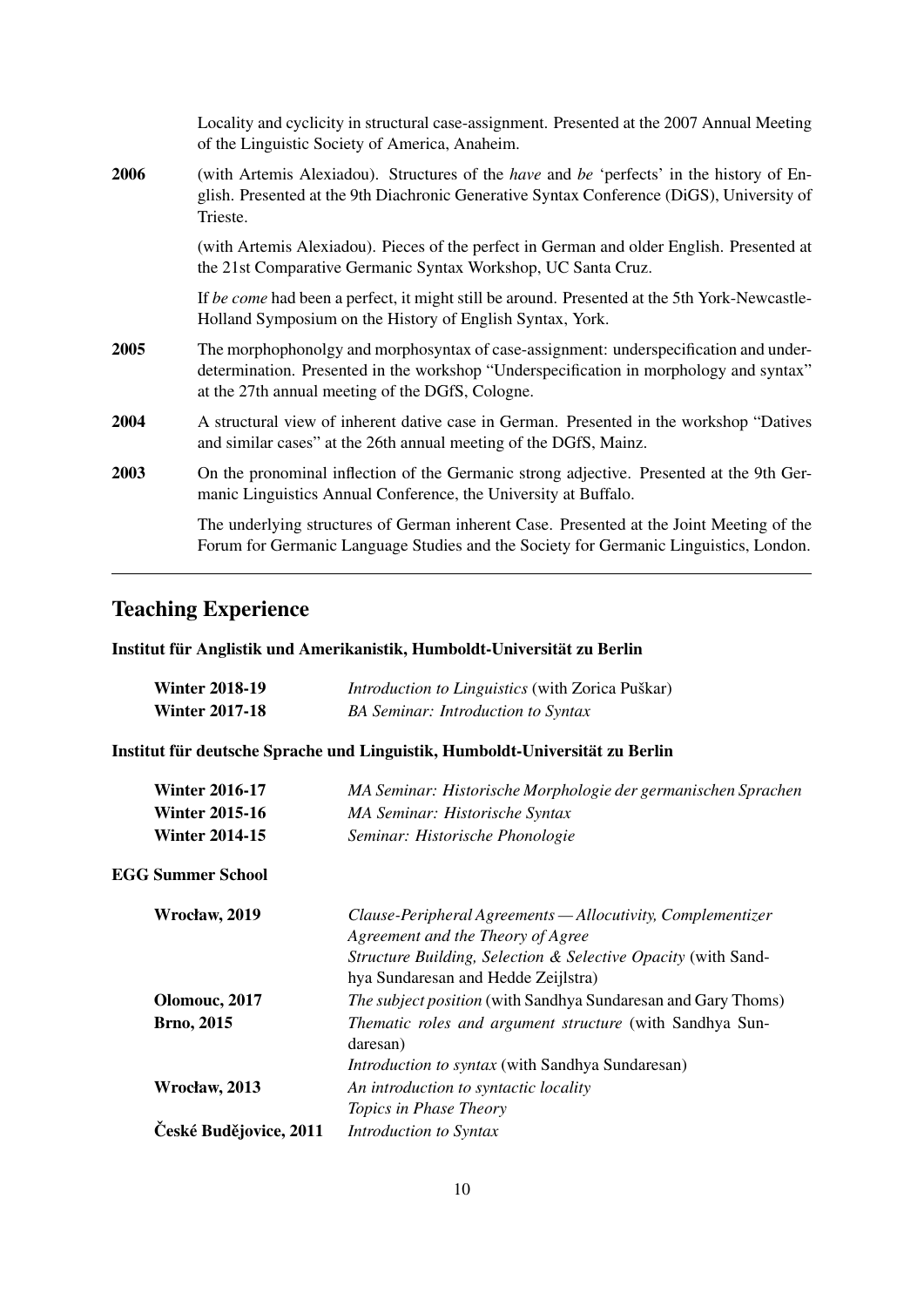# Institutt for Språkvitenskap, Universitetet i Tromsø

| <b>Fall 2013</b>      | Syntax I                                                   |
|-----------------------|------------------------------------------------------------|
|                       | Old English                                                |
| Spring 2013           | Language Change                                            |
|                       | Language Change and the History of English                 |
|                       | Introduction to English word and sentence structure        |
| <b>Fall 2012</b>      | Syntax I                                                   |
|                       | <b>Introduction to English Sound Patterns</b>              |
| Spring 2012           | Syntax II                                                  |
|                       | Seminar: English historical syntax                         |
|                       | Introduction to English word and sentence structure        |
| <b>Fall 2011</b>      | Syntax I                                                   |
|                       | Comparative studies of English and its relatives           |
|                       | PhD Seminar: Advanced Syntax                               |
|                       | Independent study: Special course in English Linguistics   |
| Spring 2011           | Syntax II                                                  |
|                       | Seminar: Language Change                                   |
|                       | PhD Seminar: Advanced Syntax                               |
| <b>Fall 2010</b>      | Syntax I                                                   |
|                       |                                                            |
|                       | <b>PhD Seminar: Advanced Syntax</b><br>Syntax II           |
| Spring 2010           |                                                            |
| <b>Fall 2009</b>      | Introduction to English word and sentence structure        |
|                       | Syntax I                                                   |
|                       | Seminar: English historical syntax                         |
|                       | Institut für Linguistik: Anglistik, Universität Stuttgart  |
| <b>Summer 2009</b>    | Introduction to Syntax                                     |
|                       | Morphological Theory                                       |
|                       | Seminar: Topics in Comparative Germanic Syntax             |
| <b>Winter 2008-09</b> | <b>Introduction to Semantics</b>                           |
|                       | Historical and Comparative Phonology and Morphology        |
|                       | Seminar: Theories of case and the syntax-morphology inter- |
|                       | face                                                       |
| <b>Summer 2008</b>    | Morphological Theory                                       |
|                       | Seminar: Middle English                                    |
| <b>Winter 2007-08</b> | <b>Introduction to Semantics</b>                           |
|                       | Seminar: Topics in Middle English Syntax                   |
| Summer 2007           | Introduction to Morphology                                 |
| <b>Winter 2006-07</b> | Introduction to Cognitive Science                          |
| <b>Summer 2006</b>    | <b>History of English</b>                                  |
| <b>Winter 2005-06</b> | Introduction to Syntax                                     |
| Summer 2005           | <b>History of English</b>                                  |
| <b>Winter 2004-05</b> | Introduction to Syntax                                     |
|                       | Department of Linguistics, University of Pennsylvania      |
| Summer 2003           | Introduction to Linguistics                                |
|                       | Department of Modern Languages, St. Lawrence University    |
|                       |                                                            |

1994-95, 96-97 Teaching Assistant in German Language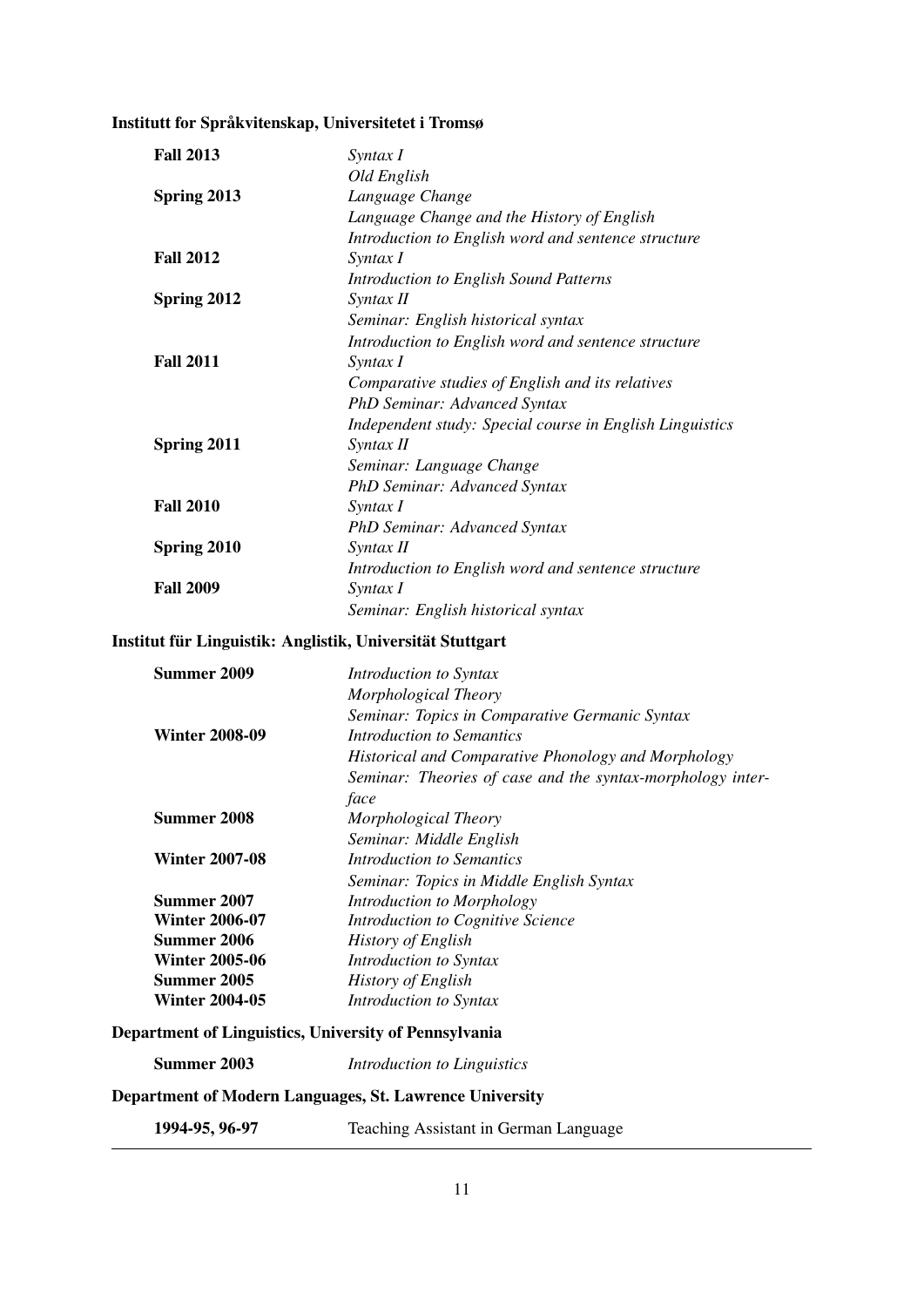## Examining and advising

#### ZAS/Humboldt-Universität Berlin

| <b>Secondary PhD advisor</b> | Izabella Rosa Malta, 2020- |
|------------------------------|----------------------------|
|                              | Dan Morris, 2020-          |

#### Institutt for Språkvitenskap, Universitetet i Tromsø

| <b>M.A. Thesis Advisor</b>  | Claudio Vilches, 2014                                  |
|-----------------------------|--------------------------------------------------------|
|                             | Fuping Zhang, 2013                                     |
|                             | Per Erik Solberg, 2011                                 |
|                             | Hasiyatu Abubakari, 2011                               |
|                             | Hiwot Seyoum (co-advisor with Marit Westergaard), 2011 |
|                             | Ding Hui (co-advisor with Marit Westergaard), 2010     |
| <b>M.A. Thesis Examiner</b> | Syed Shahrier Rahman, 2010                             |

#### Institut für Linguistik: Anglistik, Universität Stuttgart

| Undergraduate advisor            | General advising for all undergradutes in the depart-<br>ment, 2008–2009 |
|----------------------------------|--------------------------------------------------------------------------|
| Oral B.A. Exam                   | 28 students, 2008-09                                                     |
| <b>B.A. Thesis Advisor</b>       | Isabel Beuttenmüller, Daniel Bürkle, 2009                                |
| <b>B.A. Thesis Examiner</b>      | Jonathan Kumar, Sonja Wrede, 2008                                        |
|                                  |                                                                          |
| <b>Masters Intermediate Exam</b> | 96 Students, 2008-09                                                     |

### Service

#### Committee and administrative duties

| $2020 -$             | Member of the board of SFB 1412 |  |
|----------------------|---------------------------------|--|
| $\sim$ $\sim$ $\sim$ | .                               |  |

- 2017– Member and vice-chair of the Betriebsrat (Works Council) of the Geisteswissenschaftliche Zentren, Berlin, representing ZAS
- 2017– Library committee, ZAS
- 2016–17 Room-assignment committee, ZAS
- 2014–17 Coordinators' committee, ZAS
- 2009-13 MA Admission committee, Institute for Linguistics, Tromsø
- 2011-13 Prüfungsausschuss (examination committee), Institut für Linguistik, Stuttgart

#### Refereeing

#### Funding agencies

- *ARRS Slovenian Research Agency*: 2019, 2020
- *National Science Foundation, USA*: 2014
- *NWO Vici, the Netherlands*: 2016
- *Riksbankens Jubileumsfond, Sweden*: 2015
- *Social Sciences and Humanities Research Council of Canada*: 2013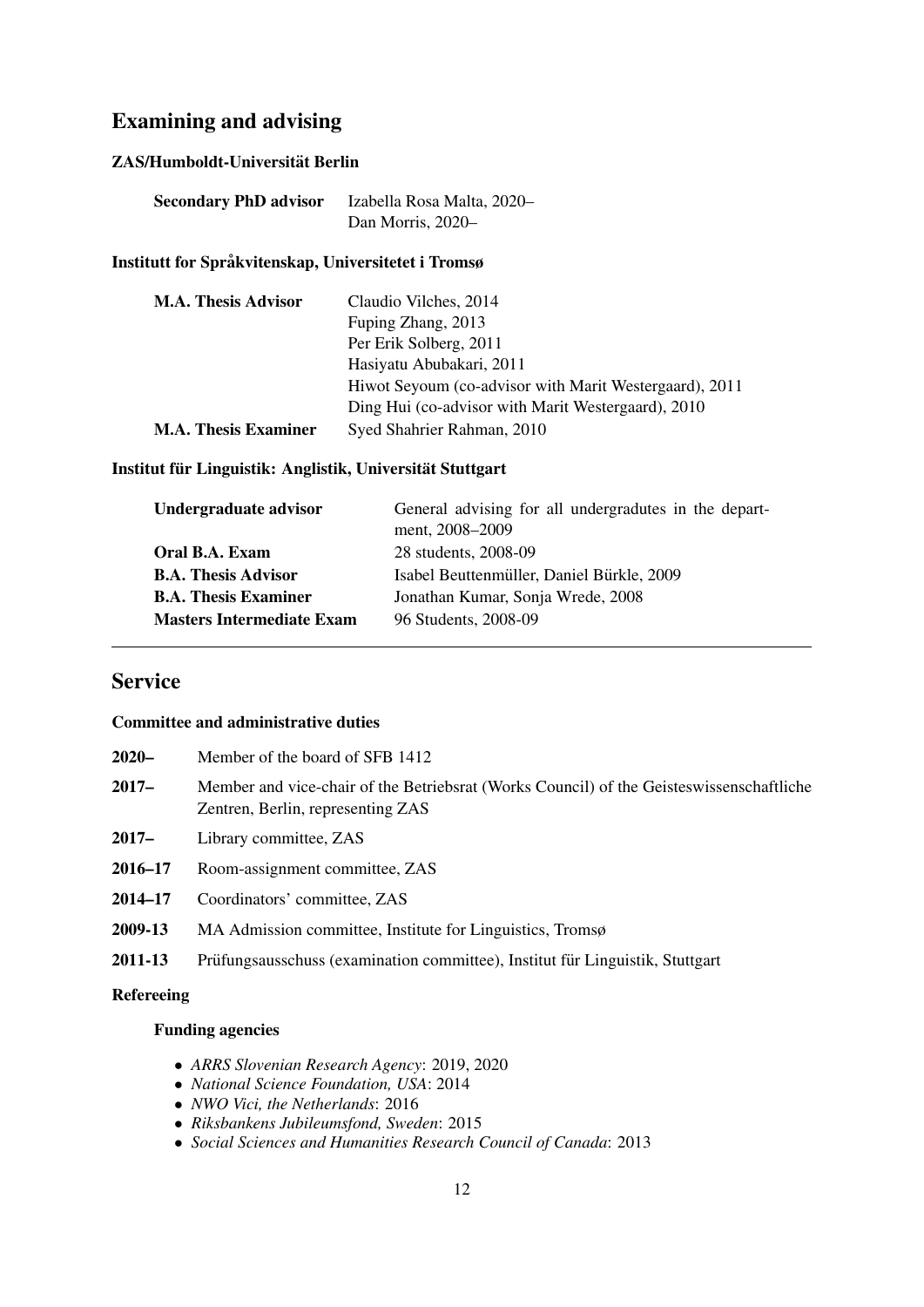#### Manuscript journal articles

- *Biolinguistics*: 2010
- *Canadian Journal of Linguistics*: 2020
- *Diachronica*: 2010 (twice), 2011, 2012 (twice)
- *Folia Linguistica*: 2012
- *Glossa*: 2015, 2016, 2017 (three times), 2018
- *Journal of Comparative Germanic Linguistics*: 2005, 2013, 2020
- *Journal of East Asian Linguistics*: 2016
- *Journal of Linguistics*: 2007, 2010, 2013
- *Journal of Linguistics/Anna Siewierska Prize*: 2016
- *Language*: 2011, 2013, 2018
- *Language and Linguistics Compass*: 2007, 2010
- *Lingua*: 2011, 2012, 2013, 2015
- *Linguistic Inquiry*: 2010, 2015, 2017 (twice), 2018 (twice), 2019
- *The Linguistic Review*: 2013, 2015, 2017
- *Linguistic Variation Yearbook*: 2010
- *Natural Language and Linguistic Theory*: 2007, 2012, 2013, 2014 (twice), 2015 (five times), 2016 (twice), 2018, 2019
- *Nordic Journal of Linguistics*: 2012
- *Nordlyd*: 2012
- *Studia Linguistica*: 2010
- *Syntax*: 2012, 2013, 2014, 2015, 2016, 2017, 2020
- *Transactions of the Philological Society*: 2010

#### Book chapters

- *Ars Grammatica*: 2019
- Brill (book manuscript): 2018
- Elsevier, North-Holland Linguistics Series (book manuscript): 2007
- *Formal approaches to Creole Studies*, 2011
- *Historical Linguistics 2011: Selected papers from the 20th International Conference on Historical Linguistics*
- John Benjamins: 2008, 2009, 2015
- Mouton de Gruyter: 2008, 2014
- *The Place of Case in Grammar*, 2020
- *Romance Languages and Linguistic Theory*, 2011
- Volume on Control, 2020
- Volume on Polynesian Syntax, 2020

#### Conference and workshop abstracts

- Alternatives to Formal Features, DGfS 2014
- BCGL (Brussels Conference on Generative Linguistics): 2010
- CGSW (Comparative Germanic Syntax Workshop): 2007–
- ConSOLE (Conference of the Student Organization of Linguistics in Europe) 2016
- DiGS (Diachronic Generative Syntax conference): 2009–
- FiSAL (Finiteness in South Asian Languages), 2011
- GLOW (Generative Linguistics in the Old World), 2012–
- GLOW in Asia, 2016–
- NELS (North East Linguistic Society): 2008, 2010, 2014, 2016–
- NonFinite Subjects: 2016
- PLC (Penn Linguistics Colloquium): 2004–
- SinFonIJA: 2017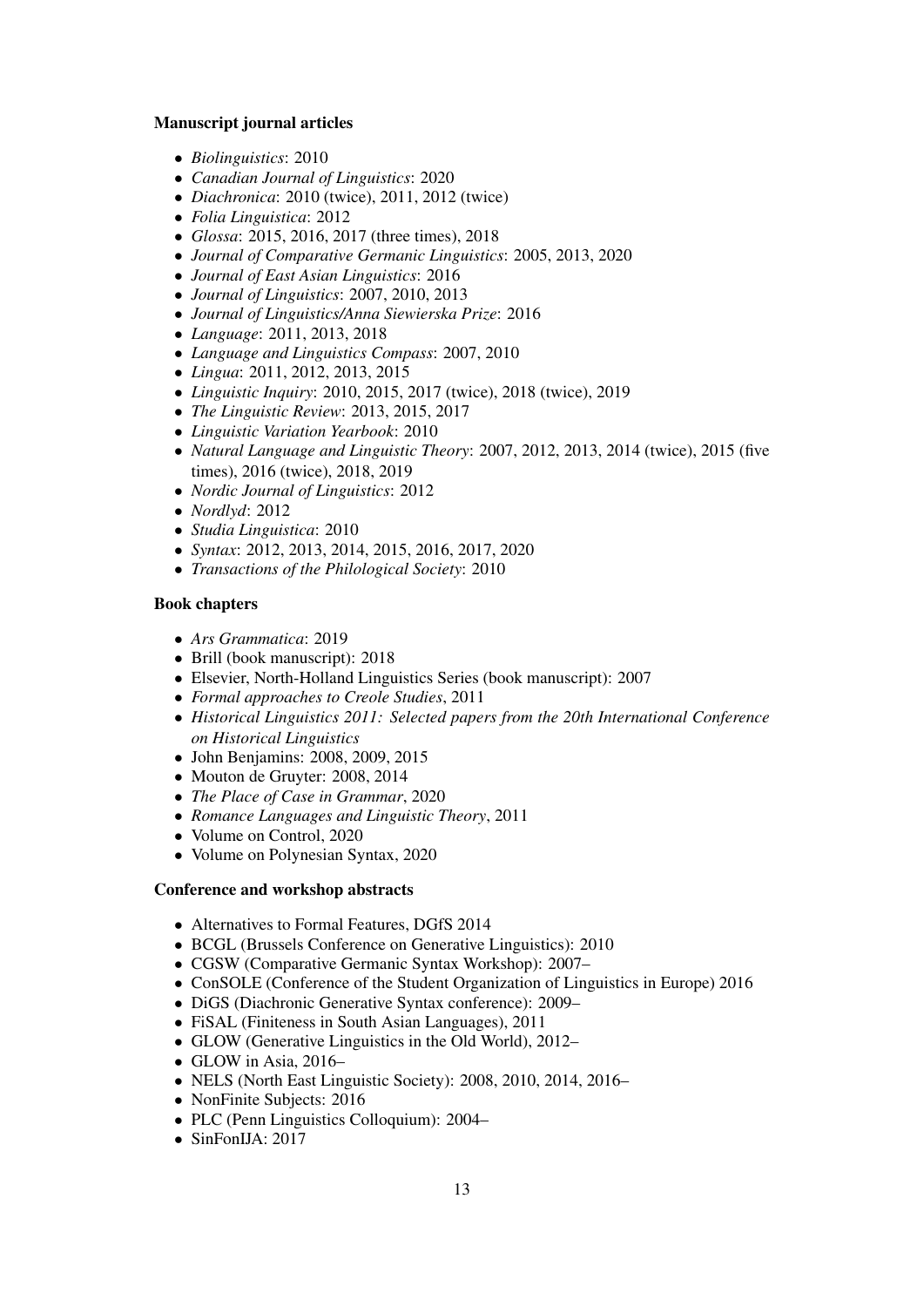- WCCFL (West Coast Conference on Formal Linguistics): 2013–
- Workshop Connecting Roots and Affixes 2019

#### **Organizing**

- Co-organizer, Multiple Agreement Across Domains, Leibniz-Zentrum Allgemeine Sprachwissenschaft, 2018.
- Co-organizer, SelectionFest, HU-Berlin & Leibniz-Zentrum Allgemeine Sprachwissenschaft, 2017.
- Organizer, Workshop on Aspect in Embedded Clauses, Zentrum für Allgemeine Sprachwissenschaft, 2015
- Co-organizer, Workshop on Differential Object Marking, Tromsø/CASTL, 2013
- Co-organizer, Workshop on the selection and representation of morphological exponents, Tromsø/CASTL, 2012
- Co-organizer, Finiteness in South Asian Languages, Tromsø/CASTL, 2011
- Co-organizer, CASTL Colloquium series, Tromsø/CASTL, 2010-11
- Co-organizer, 25th Comparative Germanic Syntax Workshop, Tromsø/CASTL, 2010
- Co-organizer, 22nd Comparative Germanic Syntax Workshop, Universität Stuttgart, 2007
- Co-organizer, Generative Grammatik des Südens, Universität Stuttgart, 2006
- Organizer, Penn Linguistics In-house Session, 2000-02
- Organizing committee chair, 24th annual Penn Linguistics Colloquium, 2000
- Co-organizer, 23rd annual Penn Linguistics Colloquium, 1999

President Penn Linguistics Club, 2000-01

## Honors, Scholarships and Fellowships

| <b>Diebold Prize</b>                                            | Best graduate student paper, 9th Germanic Linguistics Annual Con-<br>ference, 2003 |
|-----------------------------------------------------------------|------------------------------------------------------------------------------------|
| <b>Dissertation Fellowship</b>                                  | School of Arts and Sciences, University of Pennsylvania, 2002-03                   |
| <b>LSA Student Fellowship</b>                                   | LSA Summer School, UCSB, 2001                                                      |
| <b>William Penn Fellowship</b>                                  | University of Pennsylvania, 1998-2002                                              |
| <b>J. William Fulbright Fellowship</b> Munich, Germany, 1997-98 |                                                                                    |
| Phi Beta Kappa                                                  | St. Lawrence University, 1997                                                      |
| <b>Writing Prize</b>                                            | Best German Paper, St. Lawrence University, 1994-95                                |
| <b>University Scholarship</b>                                   | St. Lawrence University, 1993-97                                                   |
| <b>Employee Scholarship</b>                                     | Hechinger Co., 1993-96                                                             |

### Language skills

| English                                              |
|------------------------------------------------------|
| German                                               |
| Norwegian, Tamil                                     |
| Old English, Middle English, Old High German, Gothic |
|                                                      |